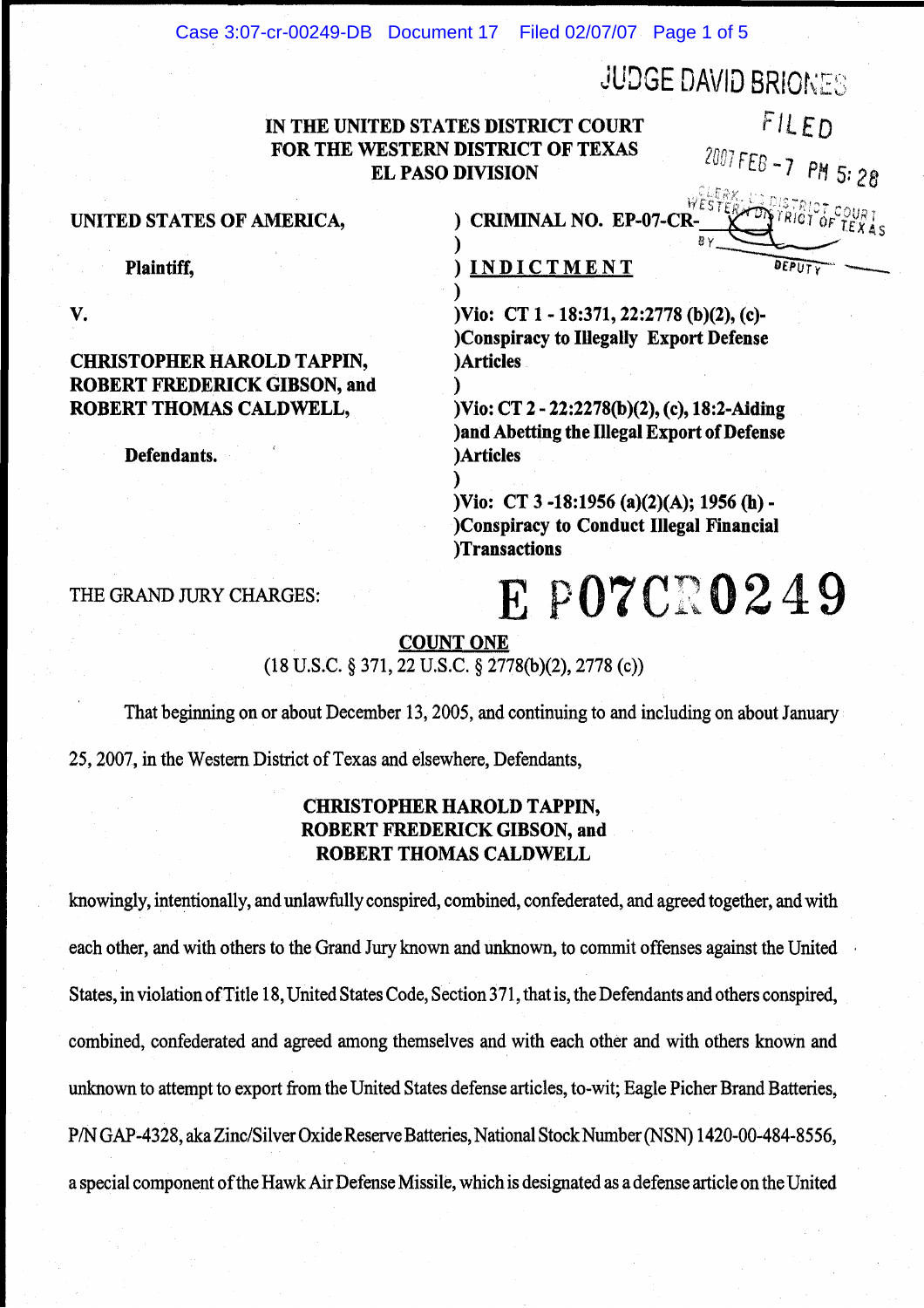States Munitions List, Category IV(h) and the Defendants did so without having first obtained from the Department of State a license for such export or written authorization for such export, in violation of Title 22, United States Code, Section 2778(b)(2) and 2778(c), and Title 22, United States Code of Federal Regulations, Sections 121.1, 121.4, 123.1127.1(a), 127.1(c) and 127.3.

### OVERT ACTS

In furtherance of the conspiracy, and to effect the objects thereof, at least one of the co-conspirators

herein committed one or more of the following overt acts, among others, in the Western District of Texas,

and elsewhere:

- 1. On or about April 13, 2006, ROBERT FREDERICK GIBSON sent an electronic mail message to an Immigration and Customs Enforcement Undercover Company requesting Yardney Electricity Corp. Batteries 329A, aka Zinc/Silver Oxide Reserve Battery, for export from the United States.
- 2. On or about April 21, 2006, ROBERT FREDERICK GIBSON sent an electronic mail message to an Undercover Immigration and Customs Enforcement Agent confirming his ongoing negotiations on the per item price, quantity, and brand of Zinc/Silver Oxide Reserve Batteries for export from the United States.
- 3. On or about August 10,2006, ROBERT FREDERICK GIBSON traveled to the United States to met with an Undercover hnmigration and Customs Enforcement Agent and physically inspect five Eagle Picher Brand Batteries, *PIN* GAP-4328, aka Zinc/Silver Oxide Reserve Battery, National Stock Number (NSN) 1420-00-484-8556.
- 4. On or about October 2, 2006, CHRISTOPHER HAROLD TAPPIN telephoned the Immigration and Customs Enforcement Undercover Agent and inquired directly about the five Hawk missile batteries previously seen by ROBERT FREDERICK GIBSON. During this telephone call he continued to negotiate for the batteries and provided contact information to the Undercover Agent.
- 5. On or about October 11, 2006, CHRISTOPHER HAROLD TAPPIN telephoned the Immigration and Customs Enforcement Undercover Company and finalized the purchase price for the five Hawk missile batteries at \$ 25,000.00 dollars in United States currency. CHRISTOPHER HAROLD TAPPIN then told the hnmigration and Customs Enforcement Undercover Agent that this was a done deal and provided the Undercover Agent with shipping information for export without the required license of the five batteries to the United Kingdom.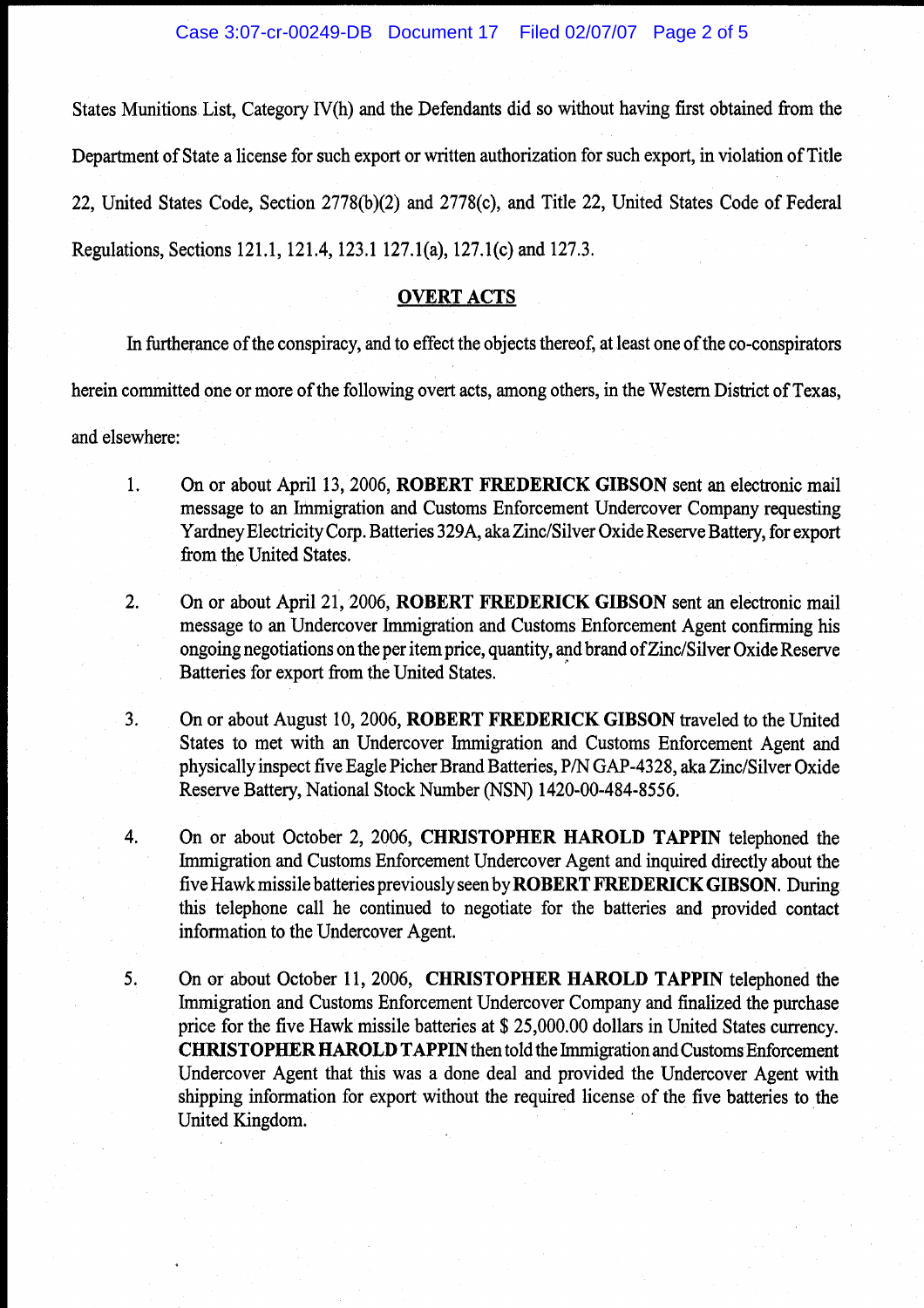- 6. On or about October 13, 2006, **CHRISTOPHER HAROLD TAPPIN** directed a foreign financial institution to wire transfer \$ 24,980.00 in United States currency into the bank account of an Undercover Immigration and Customs Enforcement company as payment for five Eagle Picher Brand Batteries, *PIN* GAP-4328, aka Zinc/Silver Oxide Reserve Battery, National Stock Number (NSN) 1420-00-484-8556, for export from the United States without an export license.
- 7. On or about October 18, 2006, **CHRISTOPHER HAROLD TAPPIN** telephoned an Undercover Immigration and Customs Enforcement Agent and told him he had sent the wire transfer of funds as previously agreed, and further requested that the five Eagle Picher Brand Batteries, *PIN* GAP-4328, aka Zinc/Silver Oxide Reserve Battery, National Stock Number (NSN) 1420-00-484-8556, be exported from the United States without an export license through his specially designated freight forwarders.

8. On or about October 19, 2006, **CHRISTOPHER HAROLD TAPPIN** spoke on the telephone with an Undercover Immigration and Customs Enforcement Agent concerning the shipping of the five Eagle Picher Brand Batteries, *PIN* GAP-4328, aka Zinc/Silver Oxide Reserve Battery, National Stock Number (NSN) 1420-00-484-8556, for export from the United States without an export license. In that telephone call **CHRISTOPHER HAROLD TAPPIN** again confirmed that he wanted to continue with the transaction and the five batteries should be shipped as discussed.

- 9. On or about December 20, 2006, after a series of delays in shipping the batteries, CHRISTOPHER HAROLD **TAPPIN** informed the Undercover hnmigration and Customs Enforcement company that his U.S. agent would be contacting the Undercover hnmigration . and Customs Enforcement Agent to assist in exporting the Eagle Picher GAP-4328 batteries.
- 10. On or about December 20,2006, **ROBERT THOMAS CALDWELL** contacted the Undercover Immigration and Enforcement company and identified himself as the U.S. agent for a company run by **CHRISTOPHER HAROLD TAPPIN,** and he engaged in negotiations to complete the export of the Eagle Picher GAP-4328 batteries.
- 11. On or about January 25,2007, **ROBERT THOMAS CALDWELL** traveled from Portland, Oregon, to San Antonio, Texas, to met with an Undercover Immigration and Customs Enforcement Agent and to physically inspect five Eagle Picher Brand Batteries, *PIN* GAP-4328, aka Zinc/Silver Oxide Reserve Battery, National Stock Number (NSN) 1420-00-484- 8556, prior to exporting them from the United States without an export license.
- 12. On or about January 25, 2007, **ROBERT THOMAS CALDWELL** gave an Undercover Immigration and Customs Enforcement Agent a check in the amount of \$5,000.00 dollars as a payment from **CHRISTOPHER HAROLD TAPPIN** to complete the transaction for the purchase of five Eagle Picher Brand Batteries, *PIN* GAP-4328, aka Zinc/Silver Oxide Reserve Battery, National Stock Number (NSN) 1420-00-484-8556, prior to exporting them from the United States without an export license.

All in violation of Title 18, United States Code, Section 371.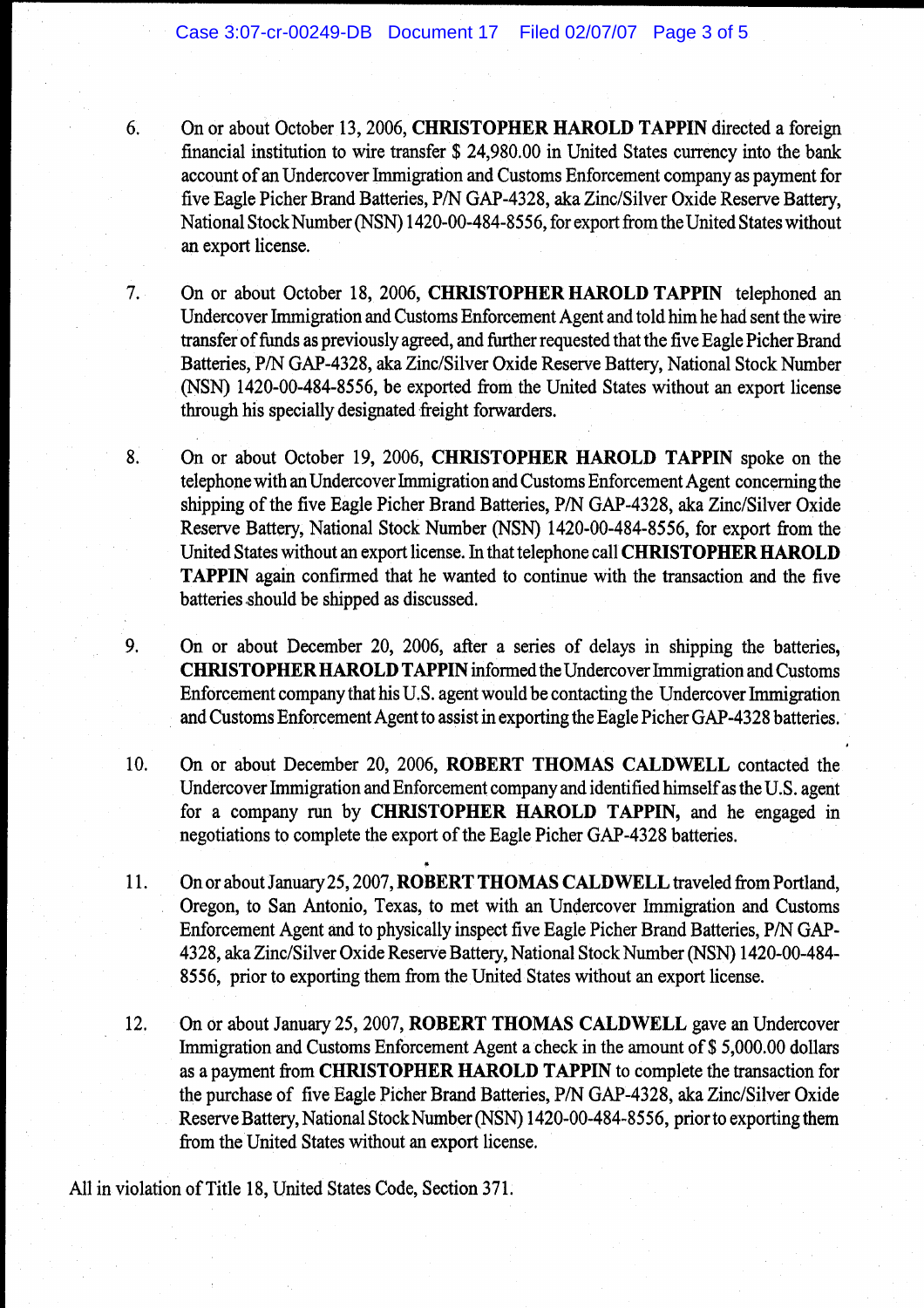#### COUNT TWO

(22 U.S.C. § 2778(b)(2), 2778 (c); 18 U.S.C. § 2)

That beginning on or about December 13, 2005, and continuing to and including on about January 25,2007, in the Western District of Texas and elsewhere, Defendants,

# **CHRISTOPHER HAROLD TAPPIN, ROBERT FREDERICK GIBSON, and**  ROBERT THOMAS CALDWELL

attempted to export and aided and abetted the attempted export from the United States of defense articles, to-wit; Eagle Picher Brand Batteries, *PIN* GAP-4328, aka Zinc/Silver Oxide Reserve Batteries, National Stock Number (NSN) 1420-00-484-8556, a special component of the Hawk Air Defense Missile, which is designated as a defense article on the United States Munitions List, Category IV(h) and the Defendants did so without having first obtained from the Department of State a license for such export or written authorization for such export, in violation of Title 22, United States Code, Section 2778(b)(2) and 2778(c), and Title 22, United States Code of Federal Regulations, Sections 121.1, 121.4, 123.1127.1(a), 127.1 (c) and 127.3; Title 18, United States Code, Section 2.

# COUNT THREE

 $(18 \text{ U.S.C. }$ §§ 1956 (a)(2)(A), 1956(h))

That beginning on or about December 13,2005, and continuing until and including on or about January 25,2007, in the Western District of Texas, and elsewhere, Defendant,

#### **CHRISTOPHER HAROLD TAPPIN,**

knowingly, intentionally, and unlawfully conspired, combined, confederated, and agreed with others to the Grand Jury known and unknown, to commit offenses against the United States, that is, the Defendant and others conspired, combined, confederated and agreed among themselves and with each other to conduct and attempt to conduct financial transactions, to-wit; to transport, transfer, or transmit monetary instruments or funds from a place outside the United States to or through a place inside the United States with the intent to promote the carrying on of a specified unlawful activity, to-wit; transferred funds from a financial